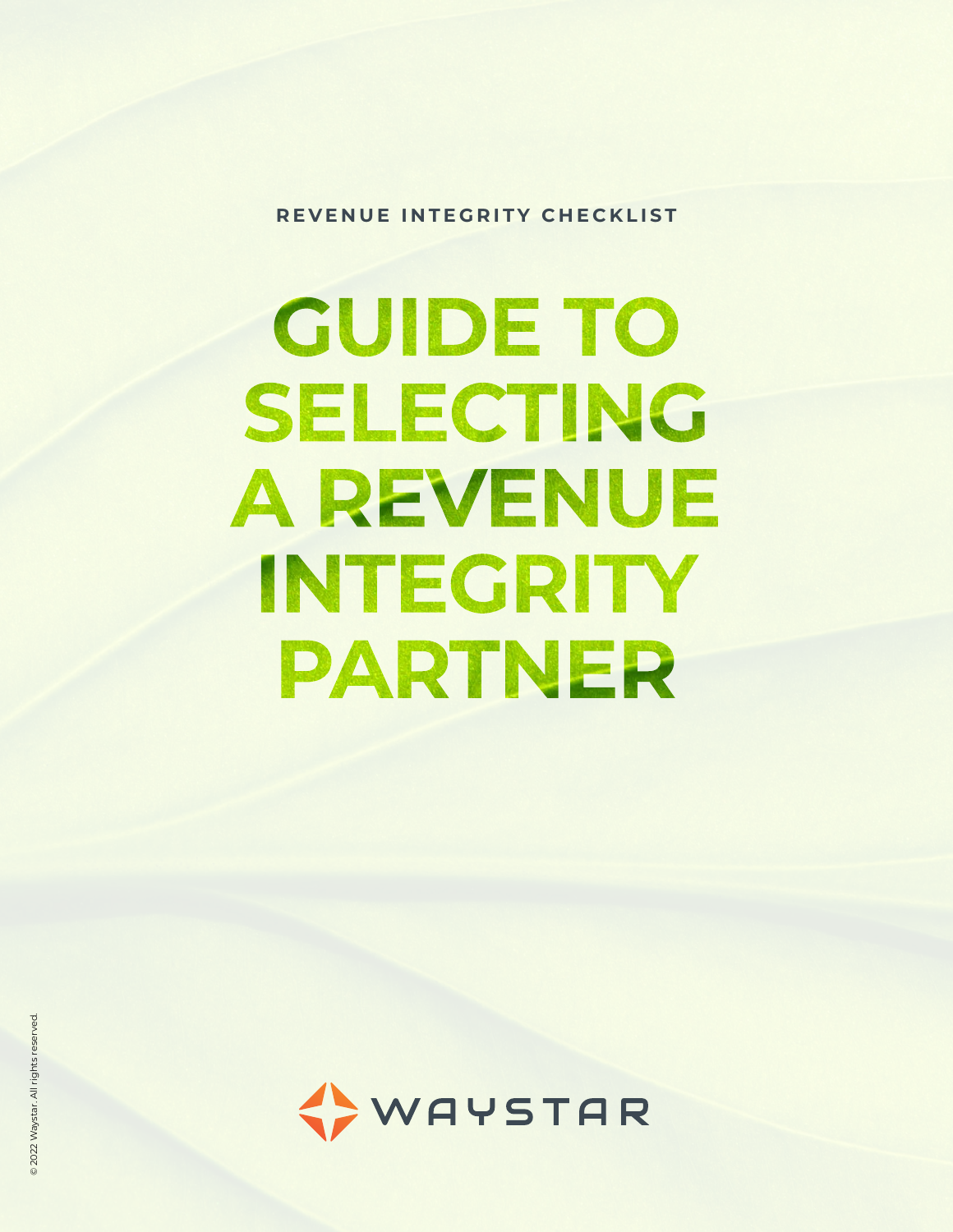#### **REVENUE INTEGRITY CHECKLIST**

Choosing the right business partner is critical. Leverage our checklist to ensure your partner has the technological savvy, industry expertise and client support you need to pull actionable insights and increase cash collections.



#### **Advanced technology**

Sophisticated AI and robotic process automation digs deeper into your data, creating millions of predictive leakage models, which, when paired with a robust rules library managed by industry experts, deliver a more comprehensive approach to leakage detection.



#### **Net revenue visibility**

Using actual contract data drives highly productive touches and smart prioritization of accounts based on timely filing and net revenue opportunity.



#### **Expertise**

Be sure to work with an accomplished, experienced team. Experts who understand regulatory nuances and the operational and technological challenges you're facing can help propel your detection strategy to the next level.



#### **Pre-bill approach**

Accelerate cash flow and avoid claim correction with pre-bill analysis—across an entire health system or targeted areas. Go with a solution that simplifies leakage detection upstream and eliminates the need for re-billing by sending correct claims the first time.

**5**

#### **Accuracy + efficiency**

Expedite leakage detection and account verification with a team of highly credentialed coders and clinicians who can deliver an agreement rate of more than 95%. Ensure your revenue integrity partner's auditors do the heavy lifting and support your staff by delivering actionable charge capture accounts with detailed notes.



#### **Support team**

Transform revenue leakage detection with a partner that takes a white-glove approach to client survey and goes the extra mile to ensure everything is running smoothly. Their support team should be constantly up to date on the current state of revenue integrity while regularly identifying opportunities for improvement.



#### **Return-on-investment**

Chose a trusted partner with a track record of delivering powerful technology that solves leakage detection problems while paying for itself.